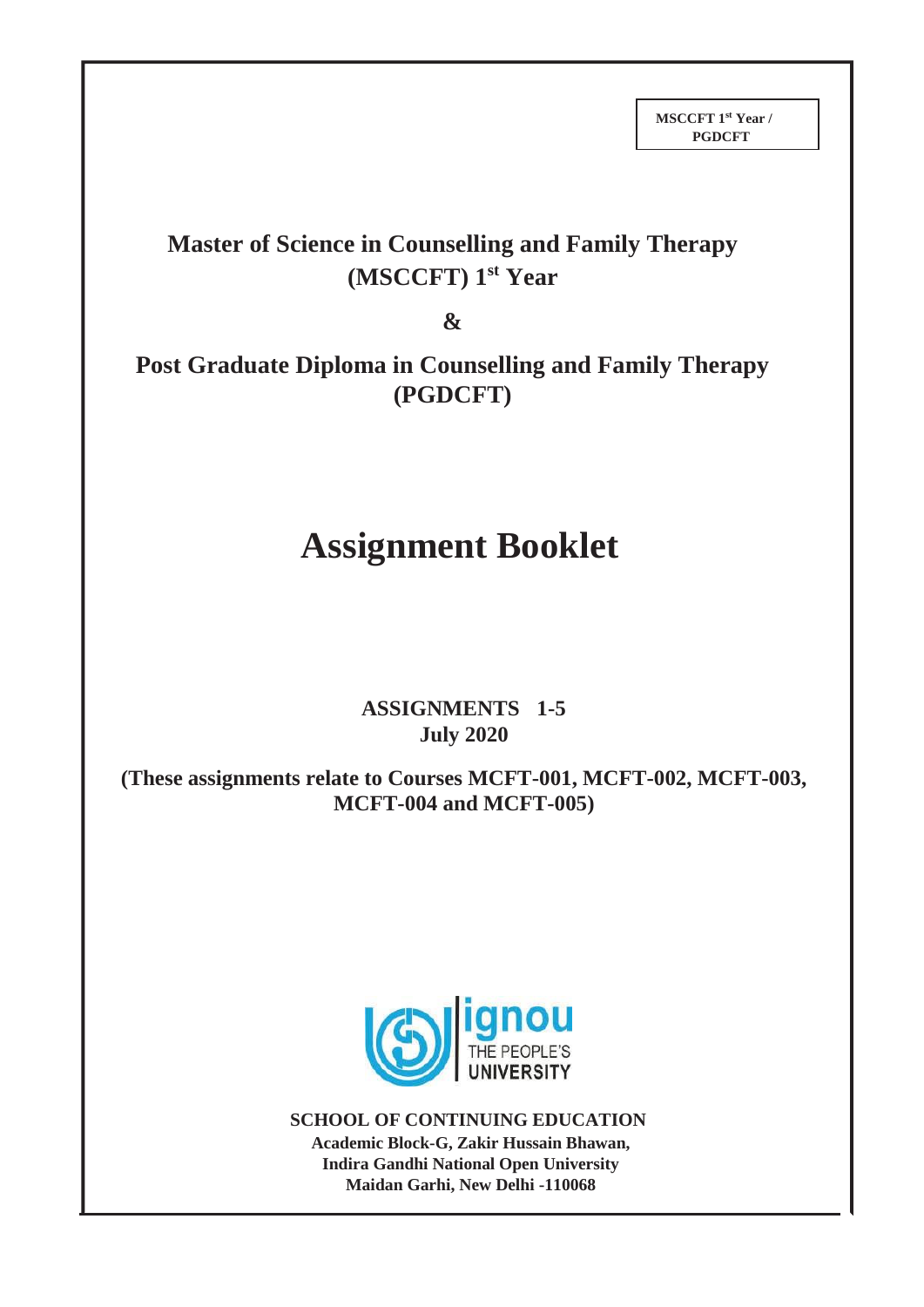## **Master of Science in Counselling and Family Therapy (MSCCFT) 1 st Year & Post Graduate Diploma in Counselling and Family Therapy (PGDCFT) ASSIGNMENTS: 2020-21**

#### Dear Learner,

You have to do five assignments in all to qualify for PGDCFT or the first year of MSCCFT. For each theory course, you will have to do one assignment. All the assignments are tutor marked (that is, evaluated by the Academic Counsellor) and each Tutor Marked Assignment (TMA) carries 100 marks. In this assignment booklet, there are five assignments and the course-wise distribution of the assignments is as follows:

Assignment 1 (TMA-1): based on MCFT-001 (Units 1-17)

Assignment 2 (TMA-2): based on MCFT-002 (Units 1-19)

Assignment 3 (TMA-3): based on MCFT-003 (Units 1- l8)

Assignment 4 (TMA-4): based on MCFT-004 (Units 1-18)

Assignment 5 (TMA-5): based on MCFT-005 (Units 1-22)

#### **INSTRUCTIONS**

Before attempting the assignments, please read the following instructions carefully:

- 1) Write your Enrolment Number, Name, Full Address, Signature and Date on the top right hand corner of the first page of your assignment answer sheets.
- 2) Write the Programme Title, Course Code, Course Title, Assignment Code and Name of your Study Centre on the left hand corner of the first page of your response sheets. Course Code and Assignment Code may be reproduced from theassignment.

The top of the first page of your answer sheets should look like this:

All Tutor Marked Assignments are to be submitted at the study centre assigned to you.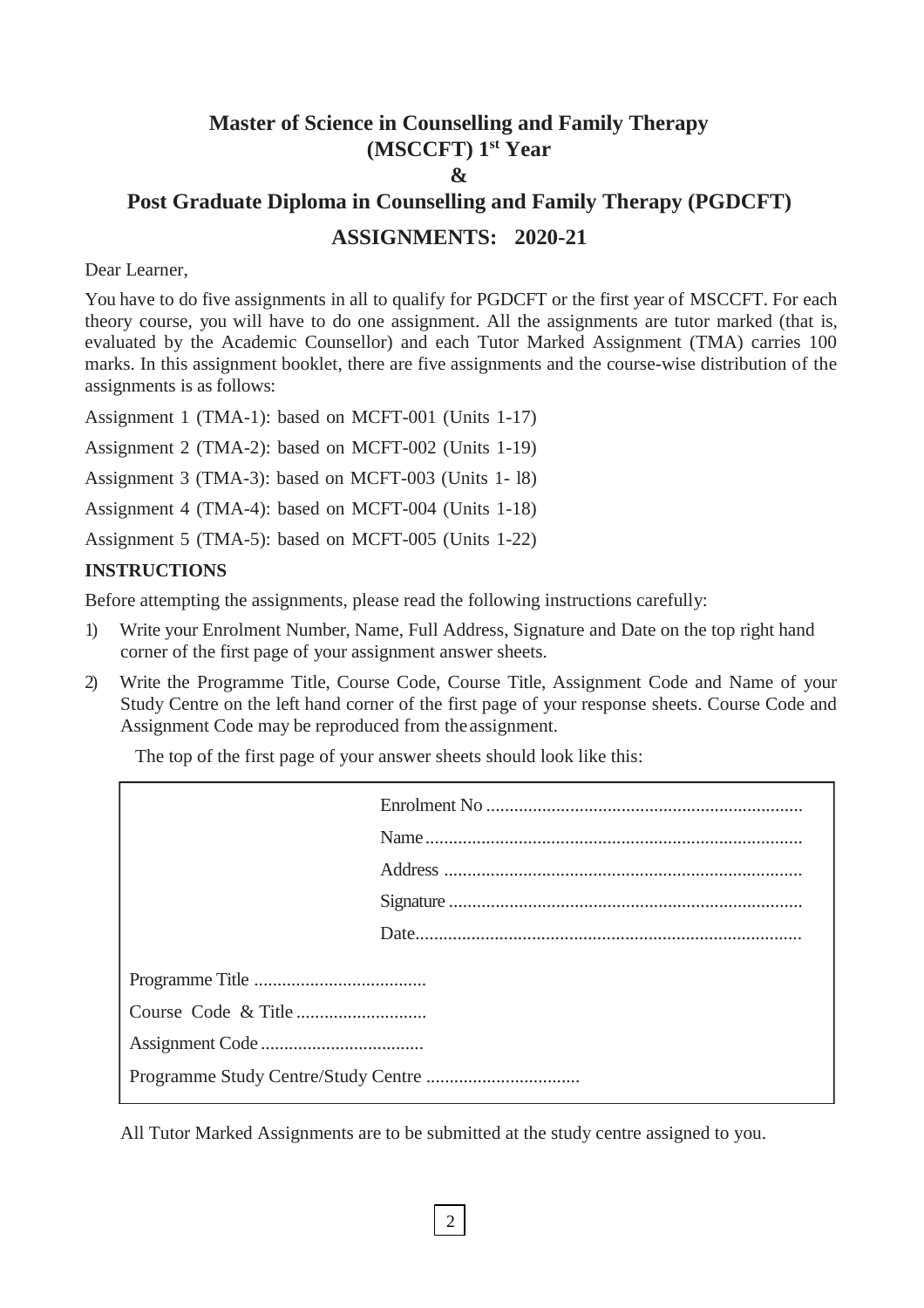- 3) Read the assignments carefully and follow the specific instructions, if any, given on the assignment itself about the subject matter or its presentation.
- 4) Go through the Units on which assignments are based. Make some points regarding thequestion and then rearrange those points in a logical order and draw up a rough outline of your answer. Make sure that the answer is logical and coherent, and has clear connections between sentences and paragraphs. The answer should be relevant to the question given in the assignment. Make sure that you have attempted all the main points of the question. Once you are satisfied with your answer, write down the final version neatly and underline the points you wish to emphasize.
- 5) Use only foolscap size paper for your response and tie all the pages carefully. Avoid using very thin paper. Allow a 4 cm margin on the left and at least 4 lines in between the answers. This may facilitate the evaluator to write useful comments in the margin at appropriate places.
- 6) *Write the responses in your own hand*. Do not print or type the answers. Do not copy your answers from the Units/Blocks sent to you by the University. If you copy, you will get zero marks for the respective question.
- 7) Do not copy from the response sheets of other students. If copying is noticed, the assignments of such students will be rejected.
- 8) Write each assignment separately. All the assignments should not be written in continuity. For each Course, use separate sheets or start on the next sheet.
- 9) Write the question number with each answer. All the questions in a particular section should be answered before attempting the next section.
- 10) The completed assignment should be sent to the Coordinator / Programme Incharge of the Study Centre/ Programme Study Centre allotted to you. Under any circumstances do not send the tutor marked response sheets to the Student Evaluation Division at Head Quarters for evaluation.
- 11) Please obtain a receipt from the study centre for the assignments submitted and retain it. Also keep a photocopy of the assignments with you.
- 12) In case you have requested for a change of Study Centre, you should submit your Tutor Marked Assignments only to the original StudyCentre until the change of Study Centre is notified by the University.
- 13) If you find that there is any factual error in evaluation of your assignments e.g. any portion of assignment response has not been evaluated or total of score recorded on assignment response is incorrect, you should approach the Coordinator/ Programme Incharge of your study centre for correction and transmission of correct score to the Regional Centre & Headquarters.

Before submitting your assignment response, please make sure you have taken care of the following points:

3

- Your roll number, name and address have been written correctly.
- The title of the course and assignment number have been written clearly.
- Each assignment has been written on separate sheets and pinned properly.
- All the questions in the assignments have been answered.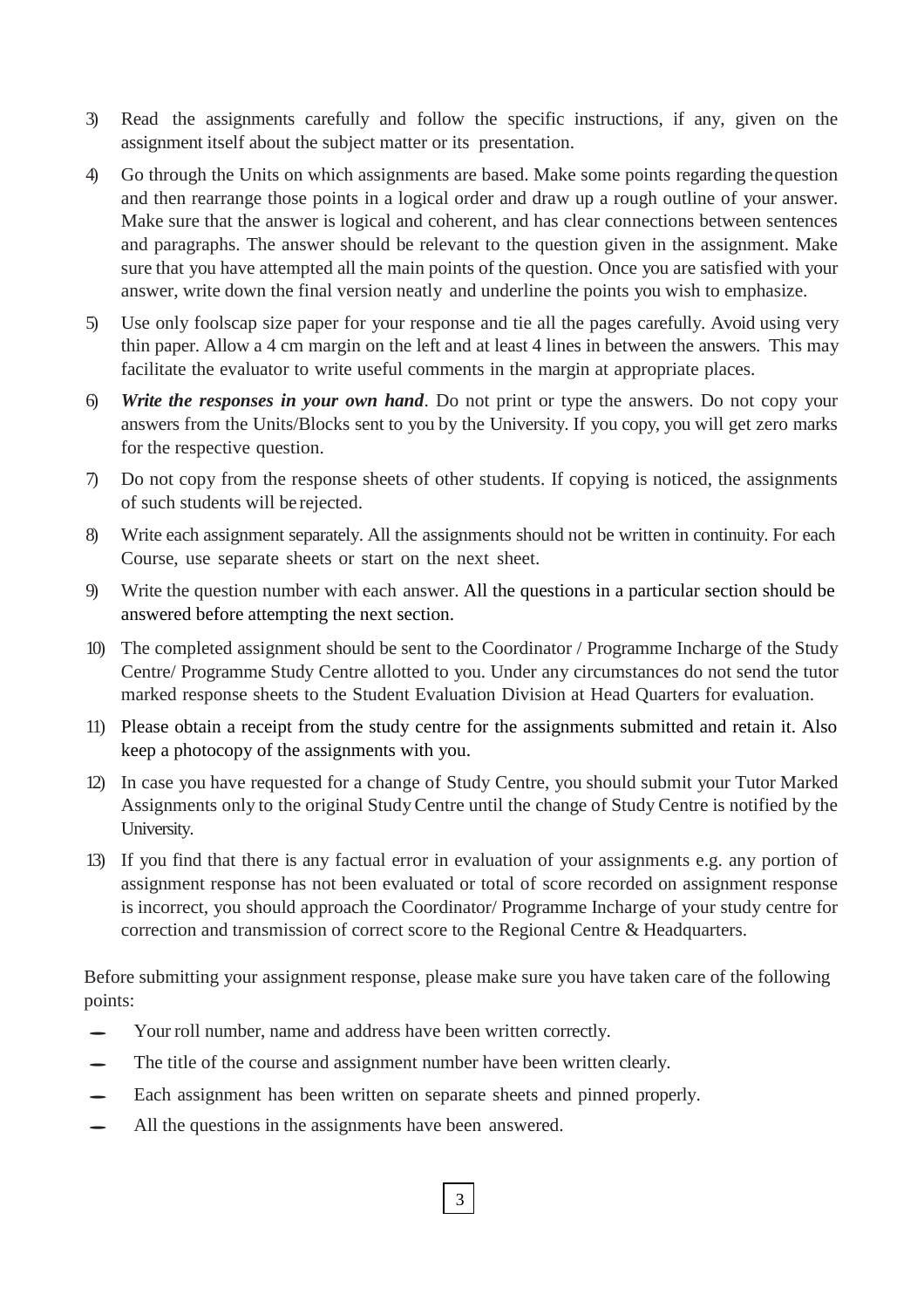## **SUBMISSION OF ASSIGNMENTS**

**You need to submit the assignments within the stipulated last date of submission, to be eligible to appear in the term-end examination of the respective courses.**

## **LAST DATE OF SUBMISSION**

For the students who have taken admission in the programme of study in 2020 (i.e., for the academic session commencing in July 2020), the last date of submission is indicated on each assignment.

These dates are also applicable to old students who wish to take the examination in June 2021. However, for the old students (of earlier batches) who wish to take the examination in Dec. 2020, the last date of submission of all assignments contained in this booklet is 30.9.2020.

Students must adhere to the last date of submission of assignments notified by the University for appearing in the term-end examination; if the same are earlier than those stated in this assignment booklet.

Last date of submission for all the assignments is mentioned above, but we advise you to do them one by one along with your study of the particular course and submit them, so that you may get back the marks and comments of the counsellor with evaluated assignment. With proper planning, you will be able to do all the assignments within the stipulated period. Please do not wait for the last date to submit all the assignments.

## *WISH YOU ALL THE BEST!*

**Programme Coordinators (PGDCFT & MSCCFT)**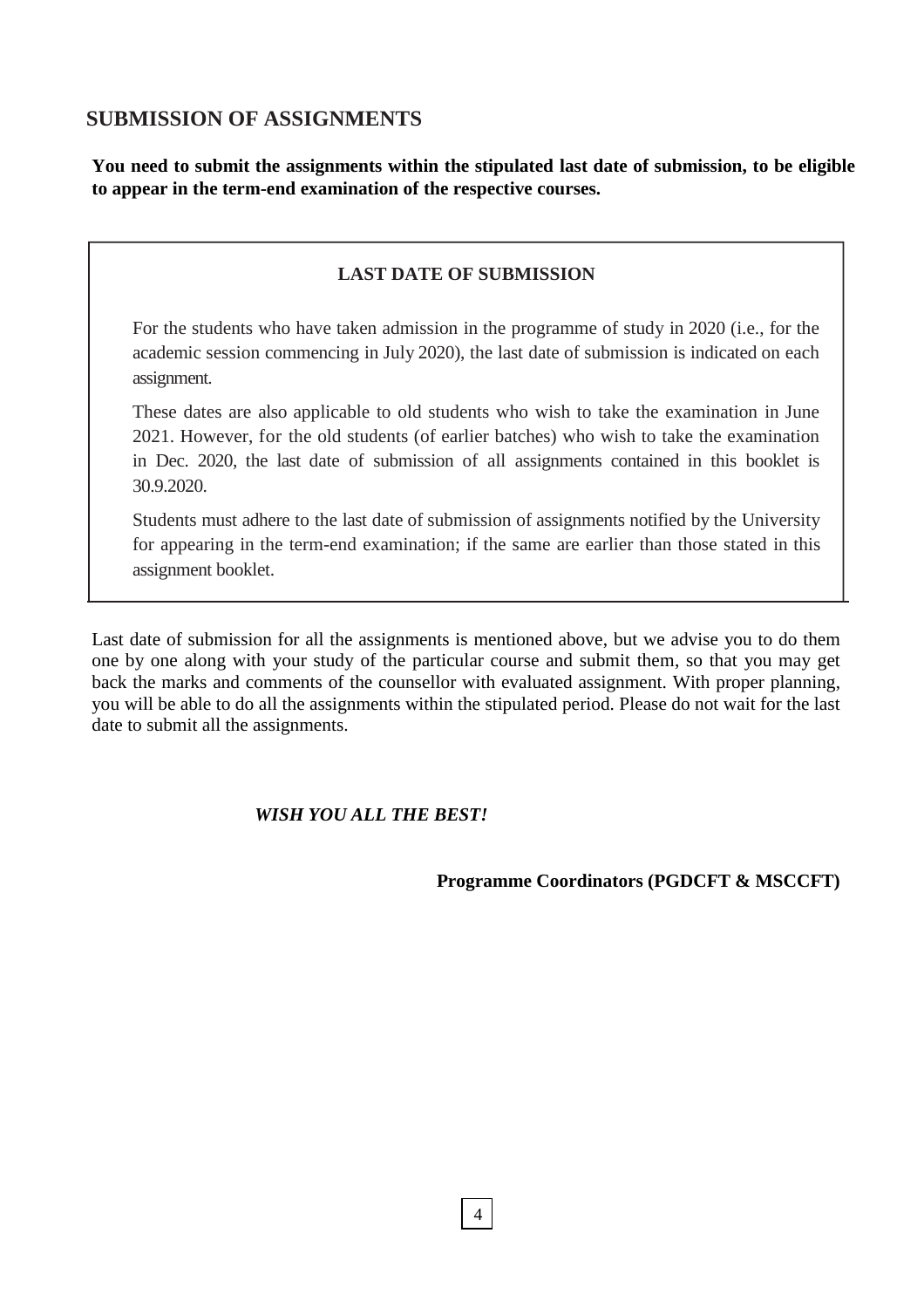## **ASSIGNMENT 1 TMA-1**

## **Human Development and Family Relationships**

**Course Code: MCFT-001 Assignment Code: MCFT-001/TMA-1/ASST-1/2020-21 Last Date of Submission: 15th March, 2021 Maximum Marks: 100**

*Note: (i) Answer all the questions in both sections. (ii) Answers to questions of Section "A" should not exceed 300 words each.*

## **Section A - Descriptive Questions**

 **(10x6=60 marks)**

| 1. | Define Rh incompatibility. Enumerate maternal factors which can affect foetal growth. | (10) |
|----|---------------------------------------------------------------------------------------|------|
| 2. | Discuss domains of human development.                                                 | (10) |
| 3. | Describe, giving examples, any three defense mechanisms.                              | (10) |
| 4. | Describe emotional development among infants.                                         | (10) |
| 5. | Analyse family developmental tasks in the adolescent stage.                           | (10) |
| 6. | With the help of examples, state your views on nature versus nurture controversy.     | (10) |

## **Section B - Short Answer/Objective Type Questions**

#### **(40 marks)**

|                    | Write short notes (in 50-100 words each) on the following:                                                  | $(3x 10 = 30$ marks) |
|--------------------|-------------------------------------------------------------------------------------------------------------|----------------------|
| $\bf{1)}$          | Performationism                                                                                             |                      |
| $\ddot{\text{1}}$  | 'tabula rasa'                                                                                               |                      |
| $\overline{111}$ ) | Self in marriage                                                                                            |                      |
| iv)                | Generativity versus stagnation                                                                              |                      |
| V)                 | Tertiary circular reactions                                                                                 |                      |
| $\rm{vi})$         | Single parent families                                                                                      |                      |
| vii)               | Hypothetico-deductive reasoning                                                                             |                      |
|                    | $\mathbf{D}$ and $\mathbf{D}$ and $\mathbf{L}$ and $\mathbf{L}$ are smaller and an analysis of $\mathbf{D}$ |                      |

viii) Residence of marriage partners

ix) Personification

x) Gender

 $5|$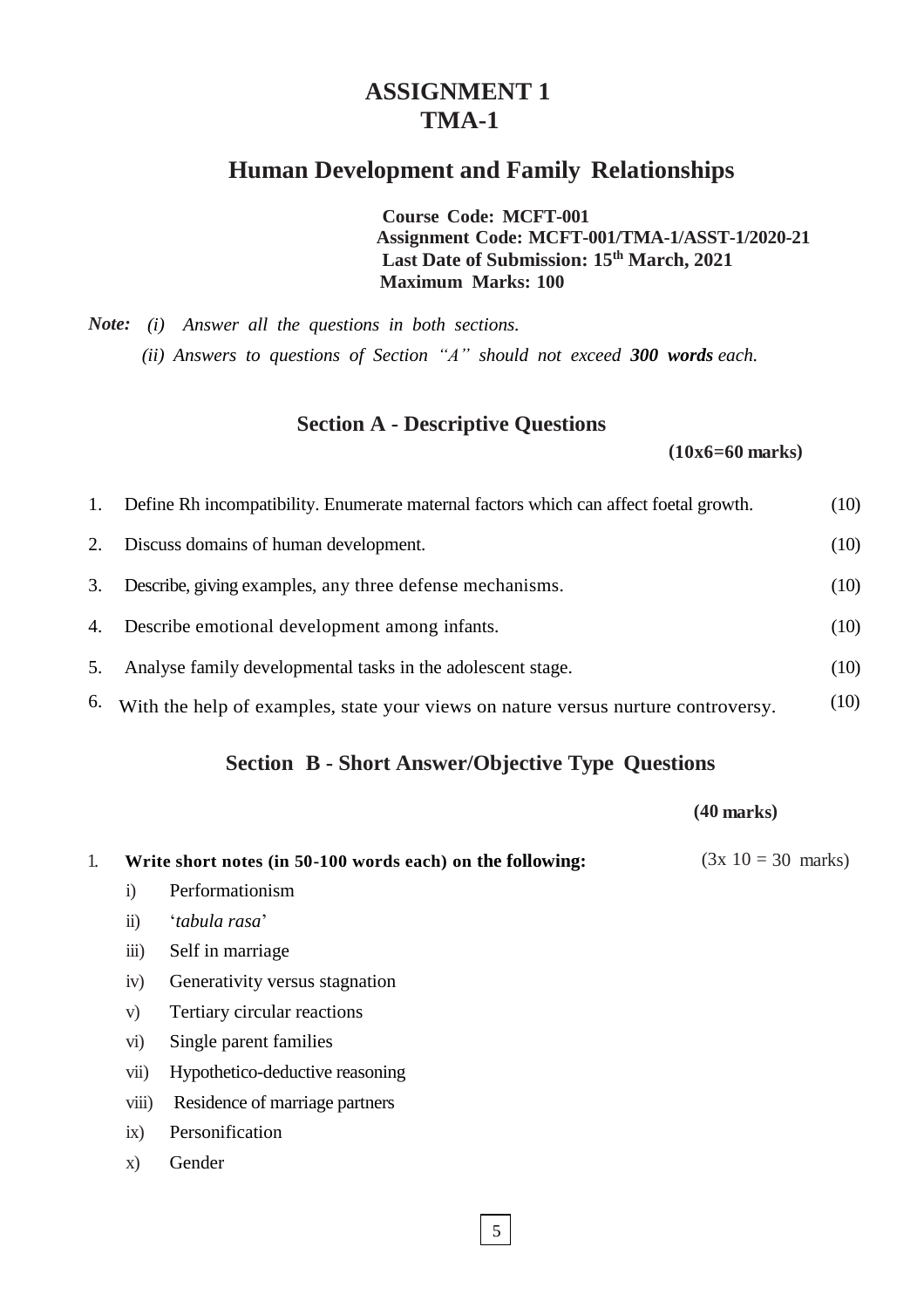- 2. Define the following in 1-2 lines each:  $(1 \times 10 = 10 \text{ marks})$ 
	- i) Cephalo-caudal development
	- ii) Co-dominance
	- iii) Stressor
	- iv) Polygamy
	- v) Milestones
	- vi) Personal fable
	- vii) Stereotype
	- viii) Lesbian
	- ix) Reconstituted family
	- x) Globalization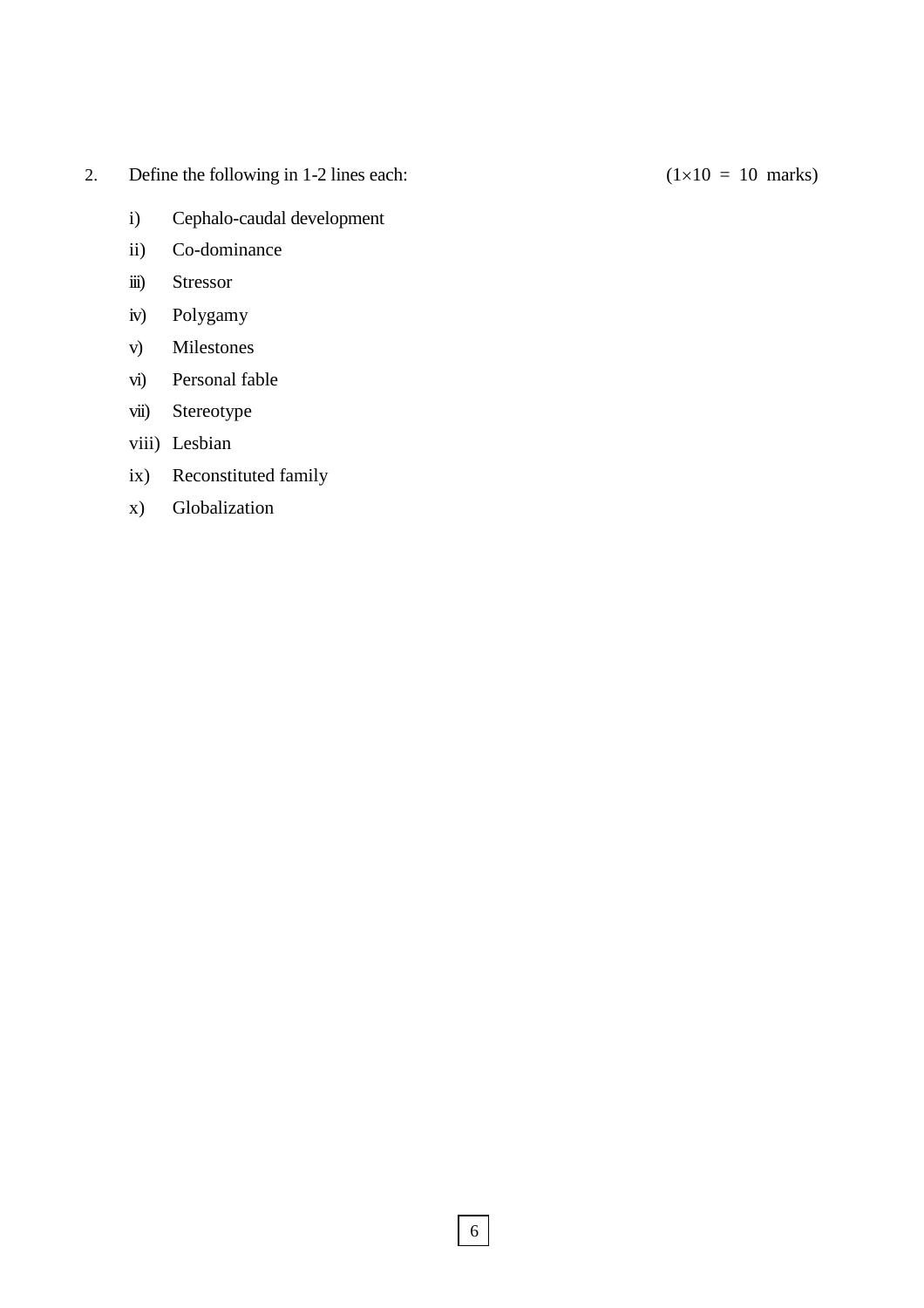## **ASSIGNMENT 2 TMA-2**

## **Mental Health and Disorders**

**Course Code: MCFT-002 Assignment Code: MCFT-002/TMA-2/ASST-2/2020-21 Last Date of Submission: 15th March, 2021 Maximum Marks: 100**

*Note:- (i) Answer all the questions in both sections.* 

*(ii) Answers to questions of Section "A" should not exceed 300 words each.*

## **Section A - Descriptive Questions**

#### **(10x6=60 marks)**

| 1. | Differentiate between mania and depression.                           | (10) |
|----|-----------------------------------------------------------------------|------|
| 2. | What are the characteristics of generalized anxiety disorder?         | (10) |
| 3. | Explain domains of post traumatic stress disorder.                    | (10) |
| 4. | Define psychosis. What are the causes of psychosis?                   | (10) |
| 5. | Describe various terminologies associated with suicide.               | (10) |
| 6. | What are the goals of psychosocial rehabilitation for mental illness? | (10) |

## **Section B - Short Answer / Objective Type Questions**

#### **(40 marks)**

| 1. |              | Write short notes (in 50-100 words each) on the following: | $(3x10=30 \text{ marks})$ |
|----|--------------|------------------------------------------------------------|---------------------------|
|    | $\mathbf{i}$ | Deaf blindness                                             |                           |
|    | $\rm ii)$    | Psychoeducation                                            |                           |
|    | iii)         | Types of social phobia                                     |                           |
|    | iv)          | Dementia                                                   |                           |
|    | V)           | Psychedelics                                               |                           |
|    | $\rm vi)$    | Physical consequences of substance abuse                   |                           |
|    | V(1)         | Reminiscence therapy                                       |                           |
|    |              | viii) Dialectical behaviour therapy                        |                           |
|    | ix)          | Impact of chronic illness on children                      |                           |
|    | $\mathbf{X}$ | Locomotor disability                                       |                           |
|    |              |                                                            |                           |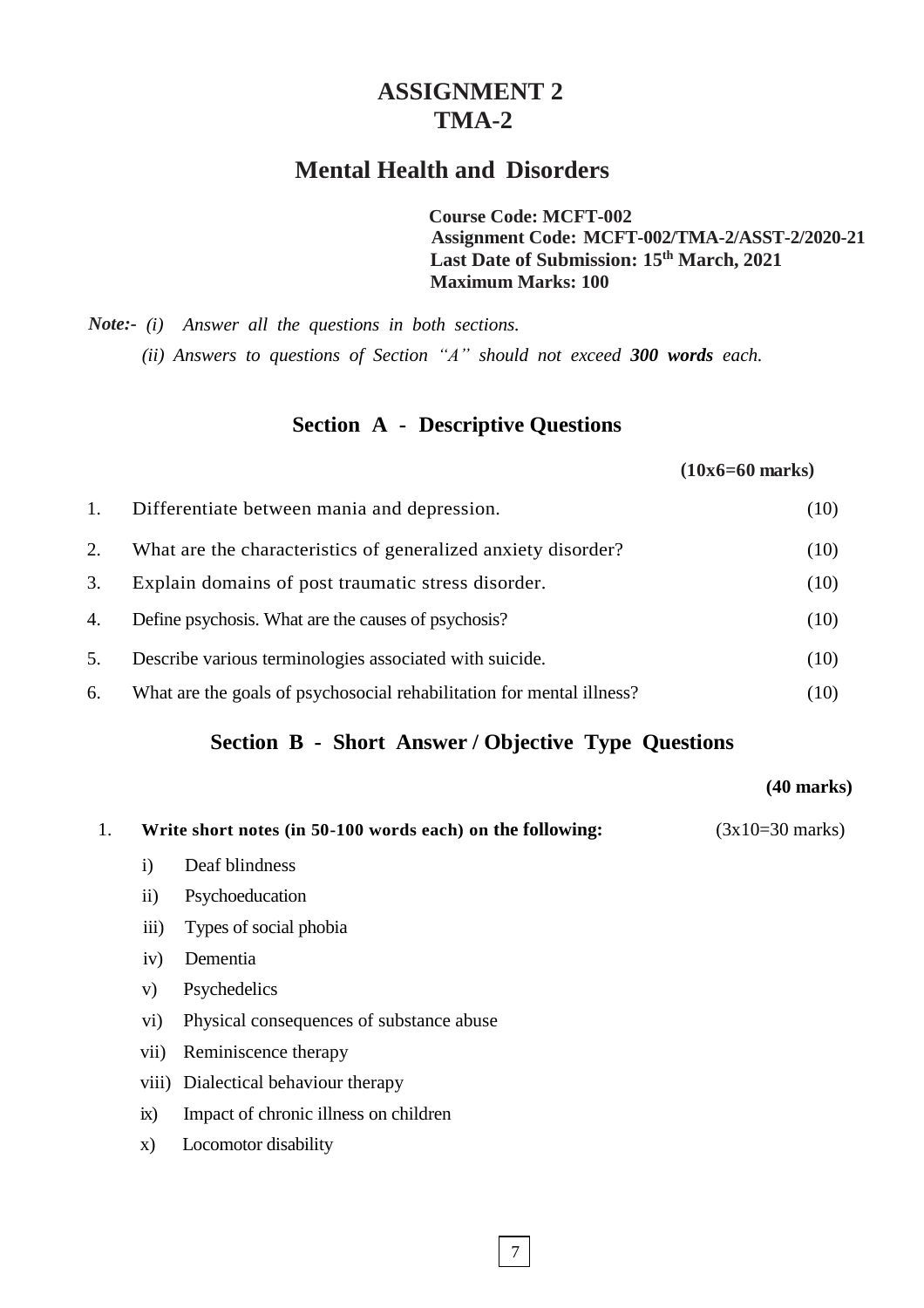- 2. Define the following in 1-2 lines each:  $(1\times5=5 \text{ marks})$ 
	- i) Fragile X Syndrome
	- ii) Childhood physical abuse
	- iii) Hypnotics
	- iv) Coping
	- v) Hippocampus

3. State the full form of the following abbreviations:  $(1\times5=5 \text{ marks})$ 

- i) ICD-10:
- ii) BPD:
- iii) ADHD:
- iv) ECT:
- v) OCD: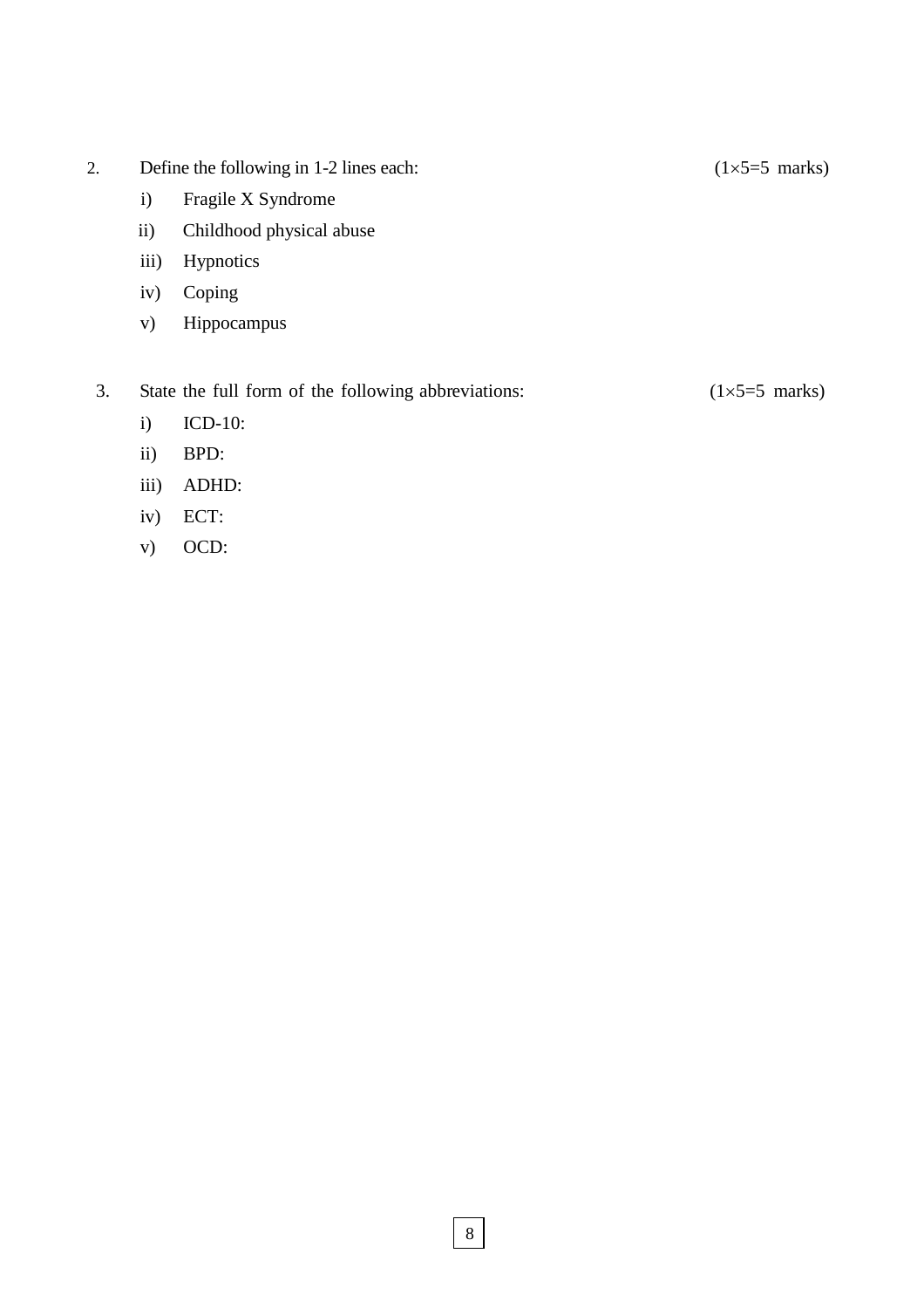## **ASSIGNMENT 3 TMA-3**

## **Counselling and Family Therapy: Basic Concepts and Theoretical Perspectives**

**Course Code: MCFT-003 Assignment Code: MCFT-003/TMA-3/ ASST-3/2020-21 Last Date of Submission: 31st March, 2021 Maximum Marks: 100**

*Note:- (i) Answer all the questions in both sections. (ii) Answers to questions of Section "A" should not exceed 300 words each.*

## **Section A - Descriptive Questions**

**(10x6=60 marks)**

|    | Discuss assumptions of psychodynamic approaches.                                   | (10) |
|----|------------------------------------------------------------------------------------|------|
| 2. | Outline techniques used in solution focused family therapy.                        | (10) |
| 3. | Explain the key features of systemic family therapy.                               | (10) |
| 4. | Describe family mapping technique.                                                 | (10) |
| 5. | How should the counsellor communicate unconditional positive regard to the client? | (10) |
| 6. | In brief, explain A-B-C-D-E analysis with the help of a case illustration.         | (10) |

#### **Section B - Short Answer/Objective Type Questions**

#### **(40 marks)**

1. **Write short notes (in 50-100 words each) on the following:** (3x10=30 marks)

- i) Genogram
- ii) Strokes
- iii) Neutrality
- iv) Reframing
- v) Socratic questioning
- vi) Characteristics of counsellor in supportive counselling
- vii) Family psychoeducation
- viii) Circularity

9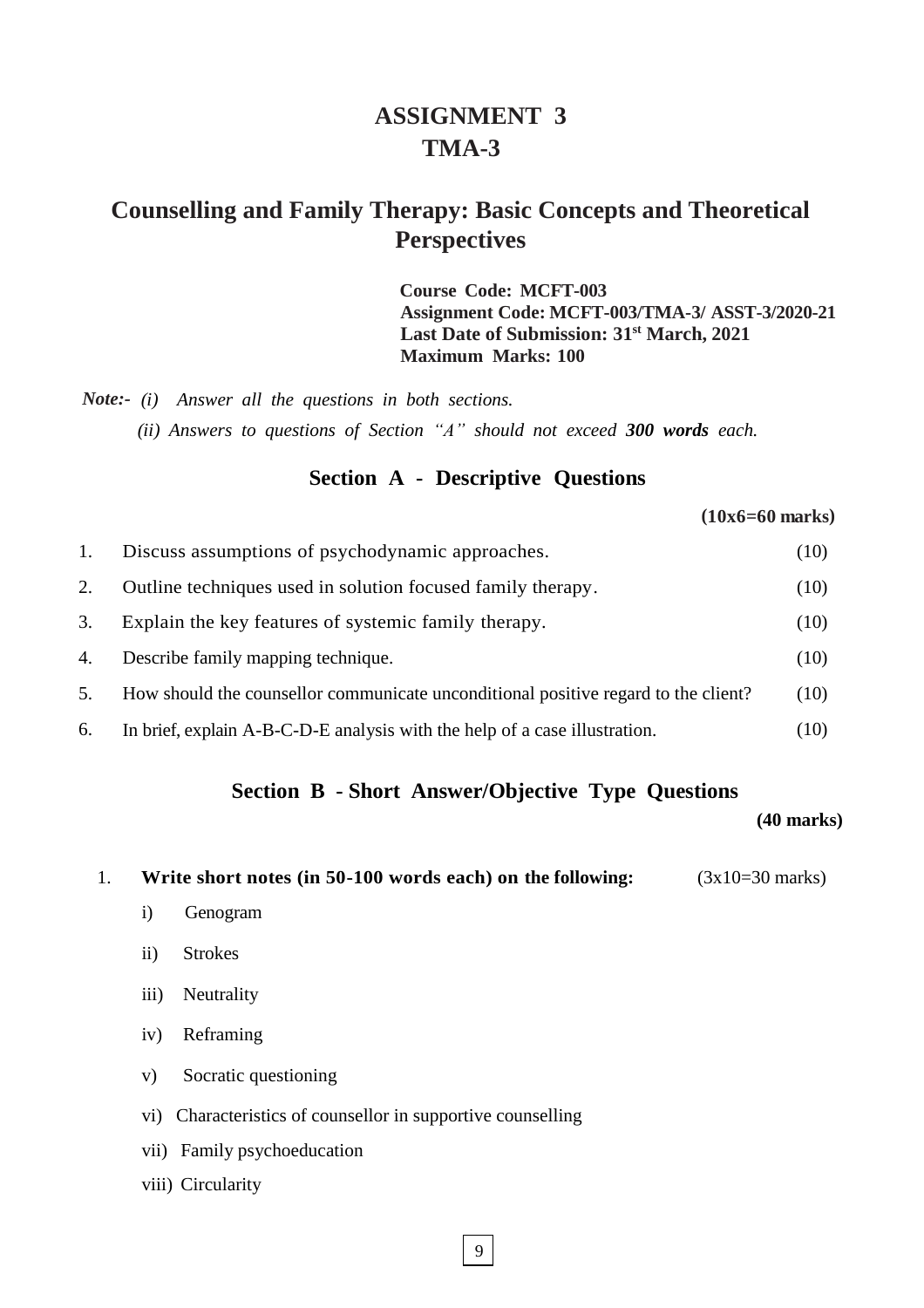- ix) Neutrality
- x) Behavioural interventions

#### 2. **Fill in the blanks: (1x10=10 marks)**

- i) Unconditional positive regard is also called..................
- ii) ..................... system refers to a system with more rigid boundaries that cannot be easily crossed.
- iii) Emotional .................... reduces anxiety in the system.
- iv) ........... is a process in which two family members lower the tension level between them by drawing in a third person.
- v) A tendency for individuals to relate external events to themselves is called.....................
- vi) An inaccurate or illogical thought which maintains negative thinking and helps to maintain negative emotions is known as …………………..
- vii) ……………………. are the invisible barriers that govern the contact that subsystems have with other subsystems and are necessary for a healthy family structure.
- viii) ........................................is known as the father of person-centered counselling.
- ix) Units within a family are called........................
- x) Any set of interrelated parts that is structured on feedback is called....................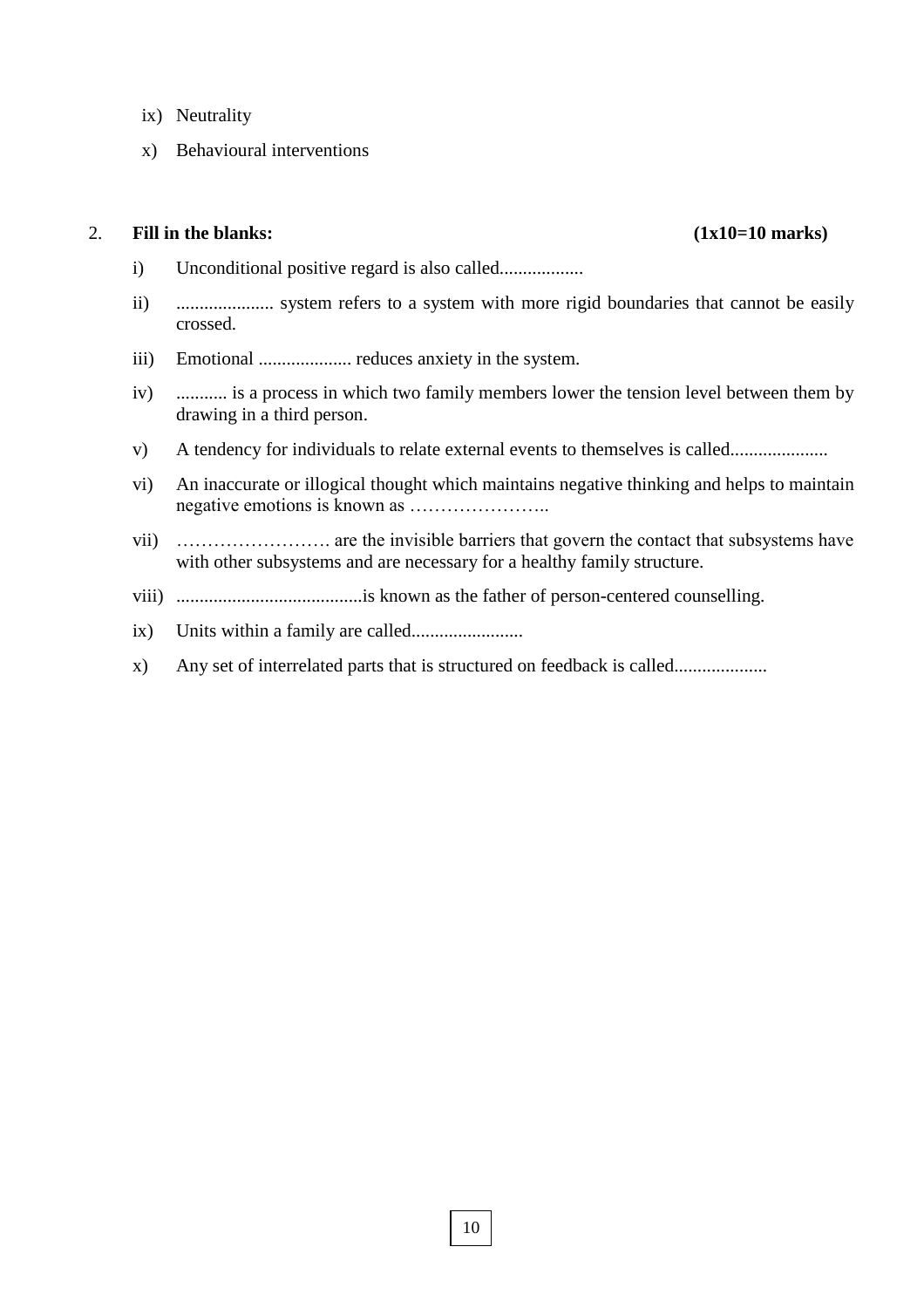## **ASSIGNMENT 4 TMA-4**

#### **Counselling and Family Therapy: Applied Aspects**

**Course Code: MCFT-004 Assignment Code: MCFT-004/TMA-4/ASST-4/2020-21 Last date for submission: 31st March, 2021 Maximum Marks: 100**

*Note:- (i) Answer all the questions in both sections. (ii) Answers to questions of Section "A" should not exceed 300 words each.*

#### **Section A - Descriptive Questions**

#### **(10x6=60 marks)**

| 1. Discuss the issues and concerns for beginning counsellors.                   | (10) |
|---------------------------------------------------------------------------------|------|
| 2. Analyse the role of self of the therapist according to Bowen's Theory.       | (10) |
| 3. Delineate the ethical principles involved in counselling and family therapy. | (10) |
| 4. What is reflection? Describe various types of reflections.                   | (10) |
| 5. Discuss the principles of selecting intervention strategies.                 | (10) |
|                                                                                 |      |

6. Explain goals of therapy during middle phase. (10)

## **Section B - Short Answer/Objective Type Questions**

#### **(40 marks)**

|  | Write short notes (in 50-100 words each) on the following: | $(3x10=30 \text{ marks})$ |
|--|------------------------------------------------------------|---------------------------|
|--|------------------------------------------------------------|---------------------------|

- i) Steps of termination
- ii) SFSR
- iii) Record keeping
- iv) Leading techniques
- v) Progressive Relaxation Training
- vi) Imagery
- vii) Situations requiring counselling interventions
- viii) Non-helpful verbal behavior
- ix) Empty chair technique
- x) Counsellor induced silence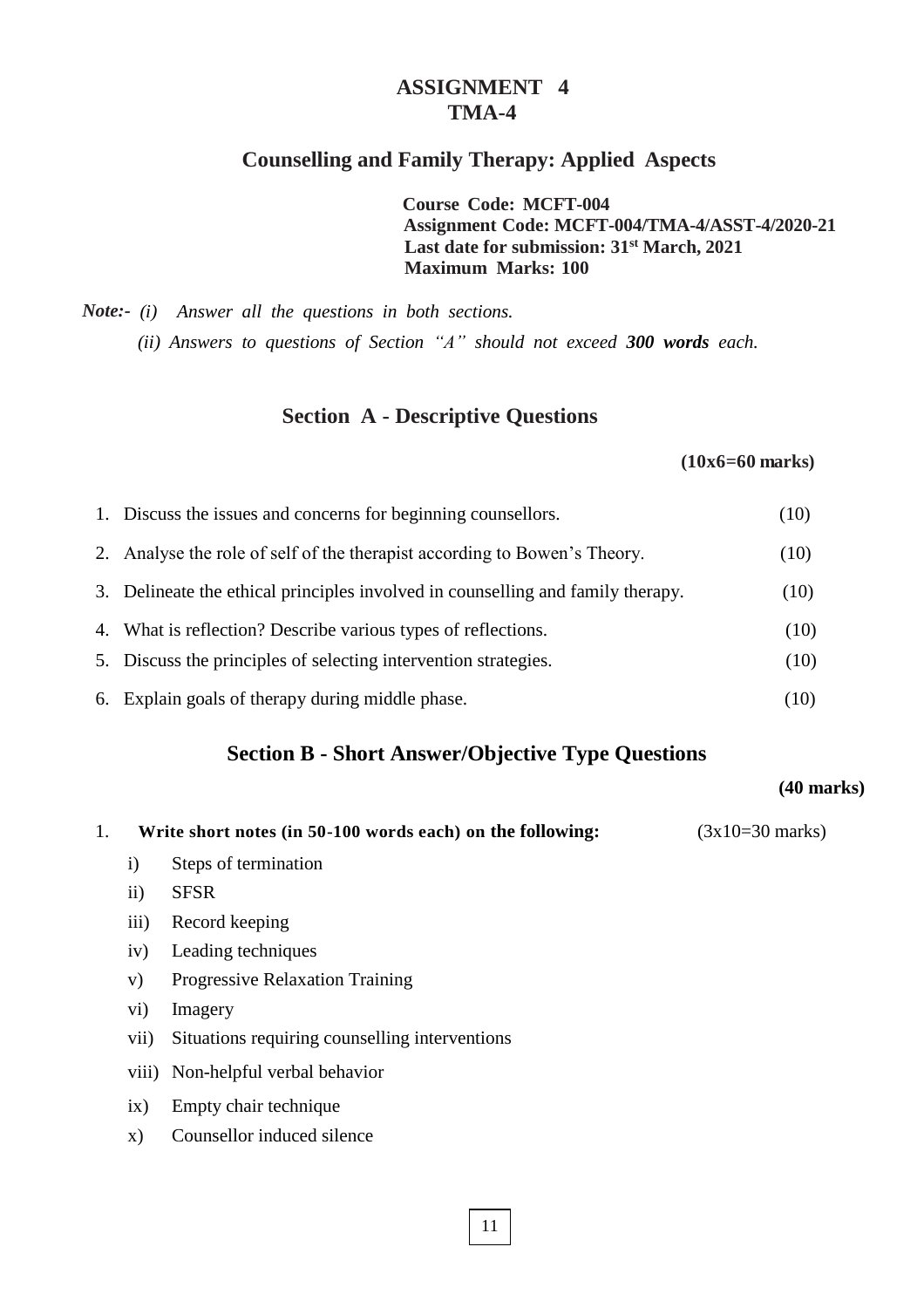## 2. Define the following in 1-2 sentences each:  $(1 \times 10=10 \text{ marks})$

- i) Life skills
- ii) Summary reflection
- iii) Reassurance
- iv) Projection
- v) Repression
- vi) Anxiety
- vii) IP
- viii) Restatement paraphrase
- ix) Hypnosis
- x) Acceptance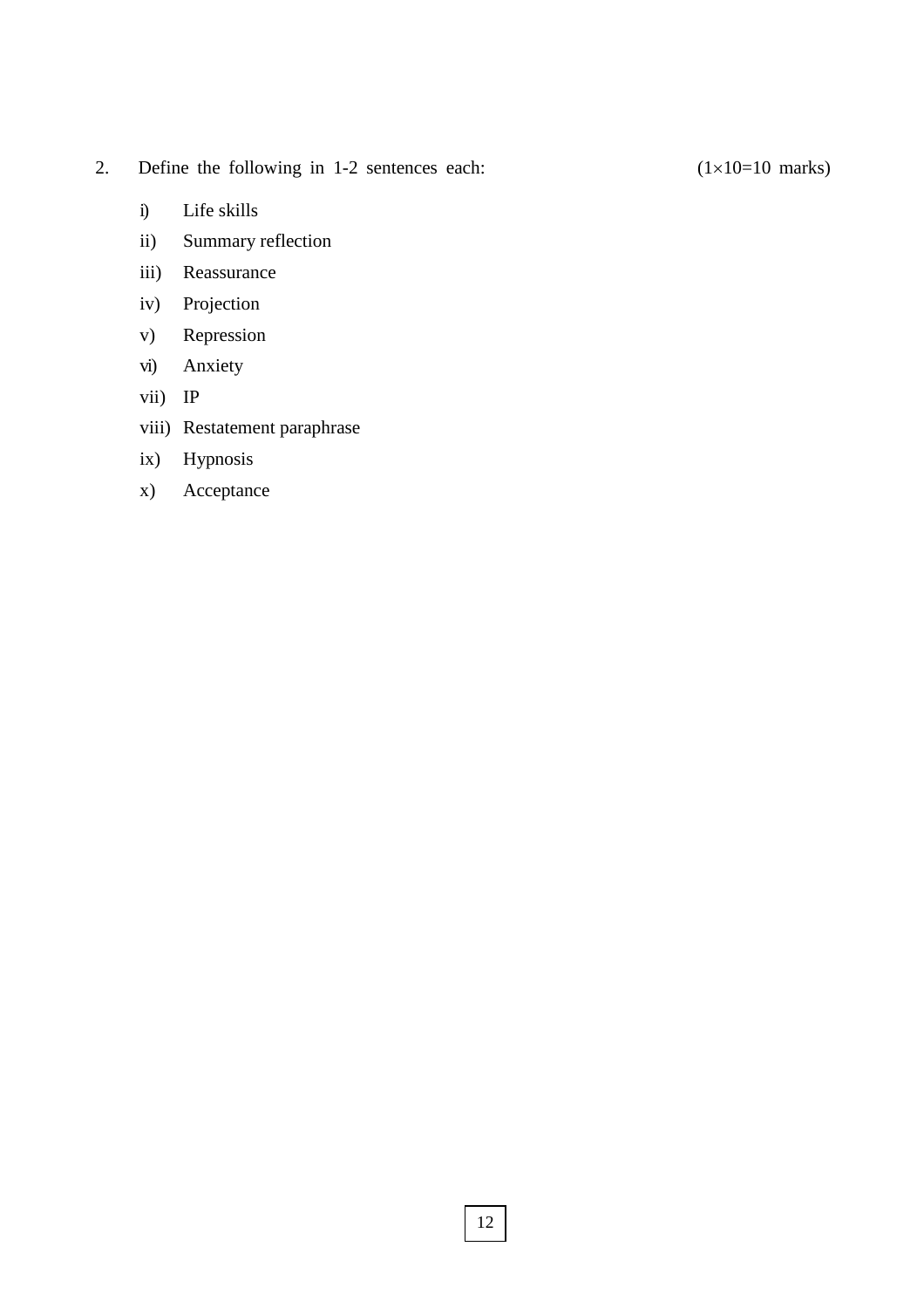## **ASSIGNMENT 5 TMA- 5**

## **Counselling and Family Therapy: Research Methods and Statistics**

**Course Code: MCFT-005 Assignment Code: MCFT-005/TMA-5/ASST-5/2020-21 Last date for submission: 31st March, 2021 Maximum Marks: 100**

*Note:- (i) Answer all the questions in both sections. (ii) Answers to questions of Section "A" should not exceed 300 words each.*

#### **Section A – Descriptive Questions (10x6=60 marks)**

| 1)             | Explain the importance of paradigms in counselling and family therapy research. | (10) |
|----------------|---------------------------------------------------------------------------------|------|
| 2)             | Discuss advantages and disadvantages of observation method.                     | (10) |
| 3)             | Explain data transformation while using SPSS.                                   | (10) |
| $\overline{4}$ | Describe the need and purpose of review of literature.                          | (10) |
| 5)             | Explain principles of research design.                                          | (10) |
| 6)             | Define qualitative research. Give reasons for conducting qualitative research.  | (10) |

## **Section B - Short Answer/Objective Type Questions**

**(40 Marks)**

|  | Write short notes (in 50-100 words each) on the following: | $(3\times10=30 \text{ marks})$ |
|--|------------------------------------------------------------|--------------------------------|
|--|------------------------------------------------------------|--------------------------------|

- i) Normal Curve
- ii) Examples of close ended questions
- iii) Inferential statistics
- iv) Quartile deviations
- v) Histogram
- vi) Median
- vii) Characteristics of scales
- viii) Advantages of Interview method
- ix) Documents
- x) Norms